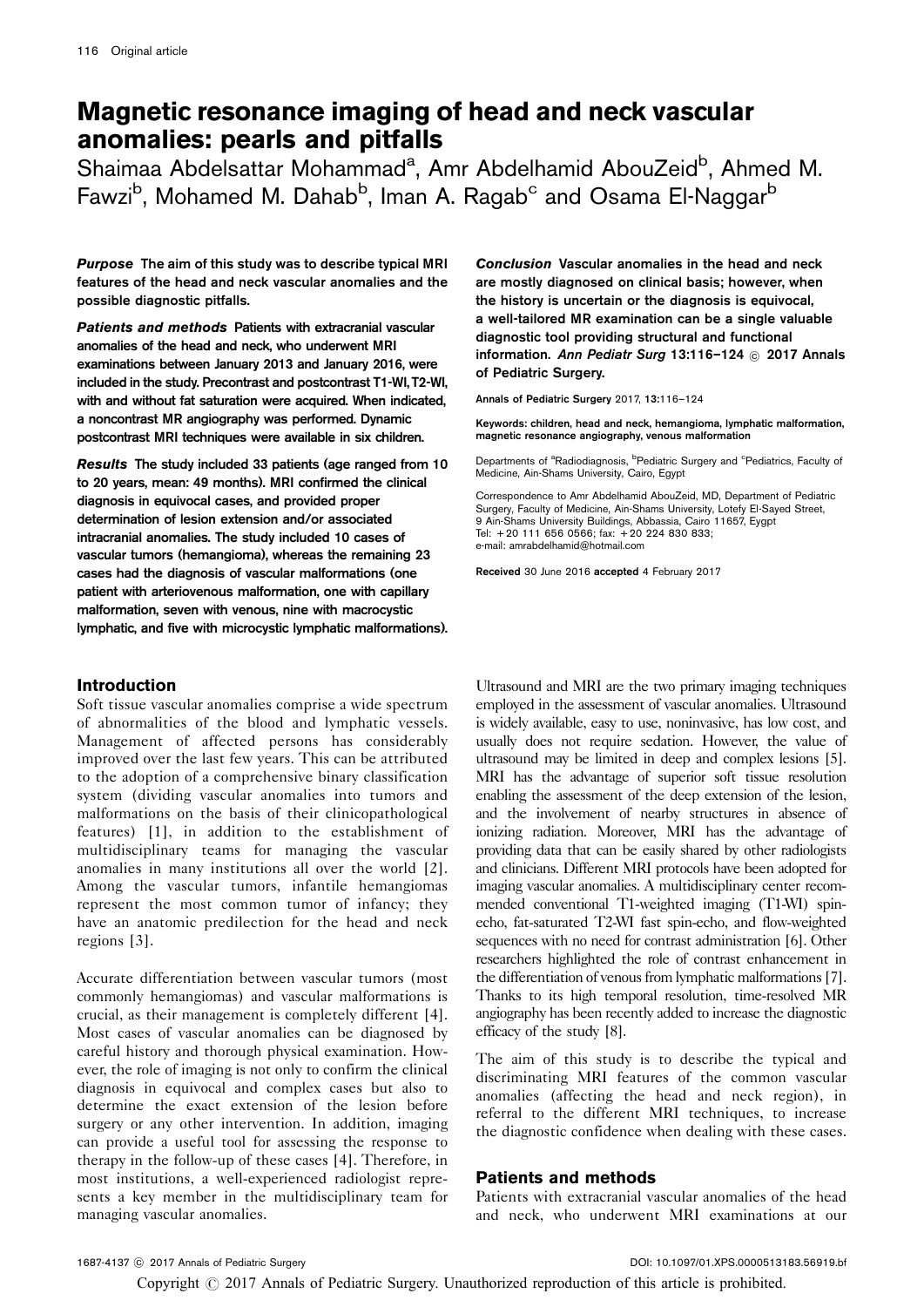| 3 (Congenital)<br>7 (Infantile)<br>Hemangioma | Site<br>Number of<br>cases                                                                                                                                 | MRI<br>Non-contrast                                                                                                                          | Non-contrast MR<br>arteriography                               | Post-contrast sequences                                           | Dynamic MRI                                                                       | Commonly encountered imaging pitfalls                                                                                                                                                     |
|-----------------------------------------------|------------------------------------------------------------------------------------------------------------------------------------------------------------|----------------------------------------------------------------------------------------------------------------------------------------------|----------------------------------------------------------------|-------------------------------------------------------------------|-----------------------------------------------------------------------------------|-------------------------------------------------------------------------------------------------------------------------------------------------------------------------------------------|
|                                               | Bilateral parotid (beard)<br>Left occipital (2 cases)<br>Right cheek<br>Right cheek<br>Left parotid<br>Left orbit<br>Scalp<br>Nape                         | Well localized soft tissue<br>voids.<br>Hyperintense on T2WI.<br>Isointense on T1WI.<br>Intra-lesional flow<br>mass.                         | Demonstrate feeding and<br>intra-lesional high flow<br>vessels | Uniform avid post-contrast Demonstrate early post-<br>enhancement | contrast enhancement in<br>arterial phase                                         | Presence of prominent arterial feeding vessels<br>is similar to arterio-venous malformations;<br>serpingious vessels lacking a soft tissue<br>however, the latter is composed of<br>mass. |
| Venous malformations                          | Right mandibular (2 cases)<br>Left neck (trans-spatial)<br>Segmental ophthalmic<br>Right intra-masseter<br>Left orbit + cheek<br>Right cheek<br>Oropharynx | Phleboliths and occasional<br>Localized or trans-spatial<br>T2WI.<br>T1WI.<br>Hyperintense on<br>Hypointense on<br>fluid levels.<br>lesions. | No prominent arterial<br>feeding vessels                       | Typically non-uniform post-<br>contrast enhancement               | venous and delayed phases<br>contrast enhancement in<br>Demonstrate gradual post- | 1. Fluid levels may confuse with lymphatic<br>2. A 'more or less' uniform postcontrast<br>enhancement may confuse with<br>malformation.<br>hemangioma.                                    |
| თ<br>Macrocystic lymphatic<br>malformation    | Right neck (4 cases)<br>Right orbit (2 cases)<br>Right parotid<br>Left cheek<br>Left orbit                                                                 | T2WI.<br>T1WI.<br>Hyperintense on<br>Hypointense on<br>Cystic lesion.<br>Fluid levels.                                                       | No prominent arterial<br>feeding vessels                       | Marginal and septal post-<br>contrast enhancement                 |                                                                                   | T2WI) due to intra-cystic hemorrhage or high<br>Deviation from the typical MRI signal intensity<br>(hyperintense in T1WI or hypointense in<br>protein content                             |
| Ю<br>Microcystic lymphatic<br>malformation    | Bilateral parotid (beard)<br>Right parotid<br>Right cheek<br>Left orbit<br>Tongue                                                                          | Diffuse sheets of abnomal<br>signal infiltrating into<br>surrounding tissue<br>planes.                                                       | No prominent arterial<br>feeding vessels                       | contrast enhancement<br>Ill defined (if any) post-                |                                                                                   | Anomalous dilated veins may be seen in close<br>proximity to the lesion (2 cases)                                                                                                         |

<span id="page-1-0"></span>Table 1 Distribution of 31 cases of vascular anomalies in the head and neck region, in addition to the typical magnetic resonance imaging features and the commonly encountered imaging pitfalls Table 1 Distribution of 31 cases of vascular anomalies in the head and neck region, in addition to the typical magnetic resonance imaging features and the commonly encountered imaging pitfalls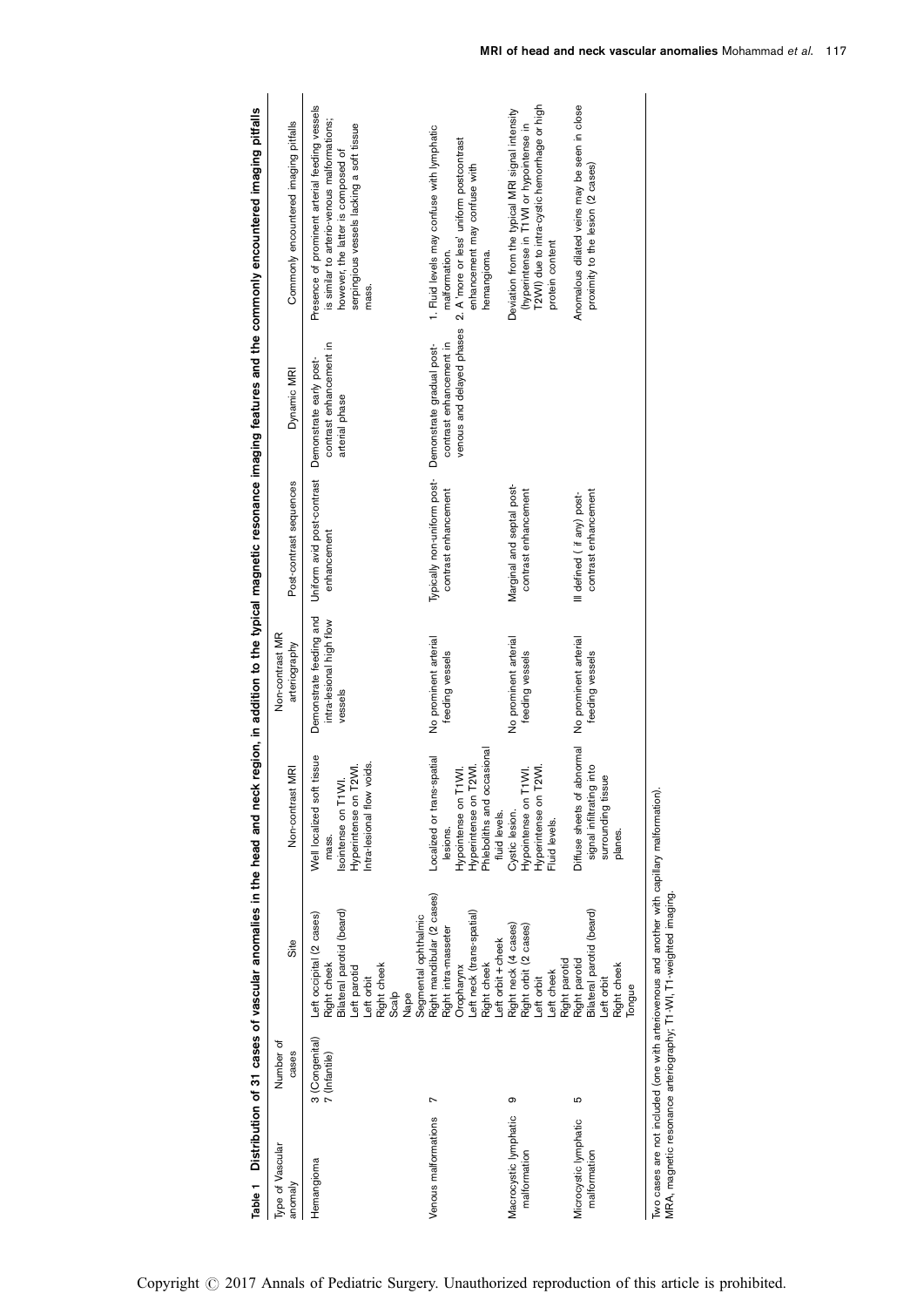<span id="page-2-0"></span>



Syndromes associating vascular anomalies. (a, b) Five-year-old boy with Sturge–Weber syndrome (associating facial 'port wine' capillary malformation). (a) Axial T2-weighted imaging (T2-WI) shows left cerebral hemiatrophy, dilated deep veins (white arrow) with enlarged choroid plexus (black arrow); (b) axial T2\* sequence shows gyral low-signal intensity consistent with gyral calcifications (black arrows). (c, d) Two-year old boy with PHACE syndrome (associating segmental facial infantile hemangioma). (c) Axial T2-WI with fat suppression showing right cerebellar hypoplasia (\*) as a posterior fossa malformation; (d) axial T2-WI at a higher level reveals nonvisualization of the left internal carotid artery (circle).

institution between January 2013 and January 2016, were included in the study. Patients were referred for MRI examination either to confirm clinical diagnosis in equivocal cases or to define the deep extension of the lesion. Cases with segmental facial vascular anomalies were referred searching for associated intracranial abnormalities. The study was conducted after obtaining the approval of the internal review board.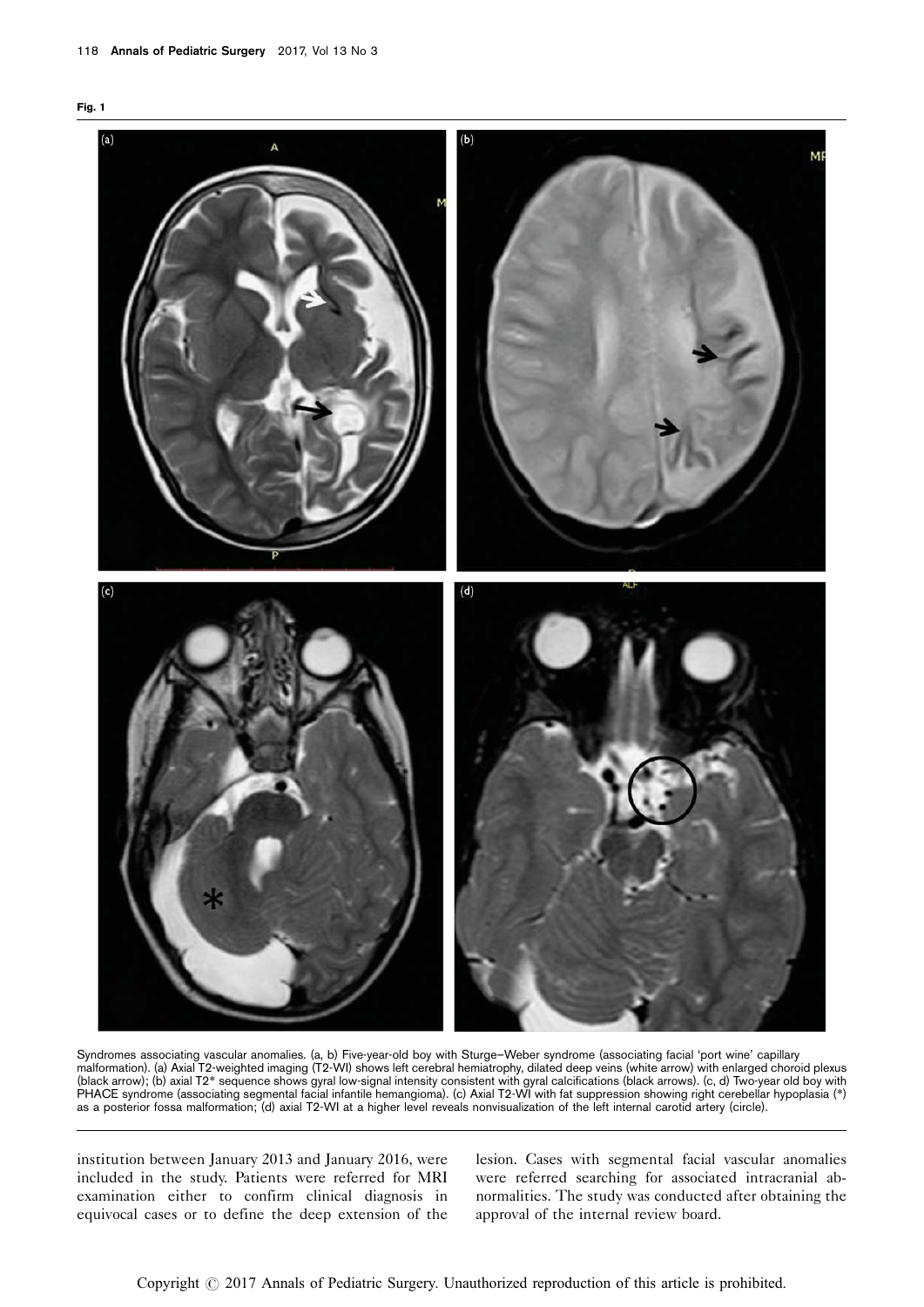<span id="page-3-0"></span>



Role of noncontrast magnetic resonance arteriography (MRA) in differentiating high-flow from low-flow vascular anomalies. The upper row images (a–d) are axial T2-weighted imaging (T2-WI) of four different cases of vascular anomalies, and their corresponding noncontrast MRA (e–h) in the lower row. First case (a, e): 20-year-old patient with a 'high-flow' arteriovenous malformation (right cheek) demonstrating the high-flow vessels (arrowheads) that appear as flow voids in conventional T2-WI (a), and as serpiginous tubular structures without appreciable soft tissue component in MRA (e); note the presence of ipsilateral prominent feeding arteries (white arrow) in the MRA. Second case (b, f): 9-month-old girl with a 'high-flow' infantile hemangioma of the left parotid gland; note the prominent intralesional flow voids in (b) and the presence of ipsilateral prominent feeding arteries (white arrow) in the MRA (f). Third case (c, g): 15-day-old boy with a 'high-flow' congenital hemangioma of the right cheek demonstrating an ipsilateral prominent feeding artery (white arrow) in the MRA (g). Fourth case (d, h): 4-year-old girl with a 'low-flow' lymphatic malformation of the right parotid gland demonstrating the absence of related high-flow vessels in MRA (h).

Children under the age of 6 years were sedated by oral chloral hydrate. Performing the examination under general anesthesia was scheduled after failure of oral sedation. MRI examination was performed using a 1.5-T magnet with a 16-channel phased-array neurovascular coil. Axial T1-WI spin-echo (TR/TE/flip angle: 645/  $15 \text{ ms}/90^\circ$ ); axial T2-WI fast spin-echo (TR/TE/flip angle:  $5297/110$  ms/90 $^{\circ}$ ); axial, sagittal, and coronal fat-saturated T2-WI fast spin-echo were acquired for all patients. When indicated, a noncontrast angiography multiple twodimensional (M2D) inflow was performed in the axial plain (TR/TE/flip angle:  $12/2.4 \text{ ms}/60^{\circ}$ ) followed by maximum-intensity projection coronal reconstruction. A saturation slap was selected to suppress the venous flow signal. In most cases, additional fat-saturated T1-WI spinecho was acquired in multiple planes following the injection of 0.1 mmol/kg gadopentetate-dimeglumine.

Dynamic postcontrast MRI techniques were available in six children. Dynamic T1 high-resolution isotropic volume examination (THRIVE) was available in four children, whereas 4D time-resolved angiography using keyhole (4D TRAK) was available in two. The 4D TRAK sequence is a 3D Turbo Field Echo resolution sequence containing 24 dynamics (TR/TE/flip angle:  $3.1/1.2 \text{ ms}/35^{\circ}$ ). Dynamics were acquired with a temporal resolution of 1 s for each phase. Dynamic THRIVE sequence had included six dynamics (TR/TE/flip angle:  $3.9/1.8 \text{ ms}/10^{\circ}$ ). The contrast material (gadopentetate-dimeglumine) was injected in a

dose of 0.2 mmol/kg followed by the same volume of saline flush. Imaging postprocessing was performed to acquire time-intensity curves. Postcontrast fat-saturated T1-WI spinecho images were acquired at the end of dynamic phases. All fat-saturated sequences were acquired using Spectral Adiabatic by Inversion Recovery.

## Image analysis

The vascular anomalies were diagnosed as vascular tumors or vascular malformations following the previously described typical MRI features [\[5,7,9\]](#page-8-0), and according to the classification proposed by Mulliken and Glowacki [\[1\]](#page-8-0) in 1982 and its recent update of the International Society of Study of Vascular Anomalies (ISSVA) [\[10](#page-8-0)]. Differentiation between the different vascular lesions was made according to their signal intensity on T1-WI spin-echo, T2-WI fast spin-echo, and the pattern of postcontrast enhancement. The lesion extension was assessed in fatsaturated T2-WI fast spin-echo. In some cases, noncontrast magnetic resonance arteriography (MRA) and/or dynamic postcontrast sequences were also available for analysis.

## Results

Thirty-three patients with different types of vascular anomalies were enrolled in this study. [Table 1](#page-1-0) demonstrates their distribution in the different regions of the head and neck. Their age ranged from 10 days to 20 years (mean: 49.3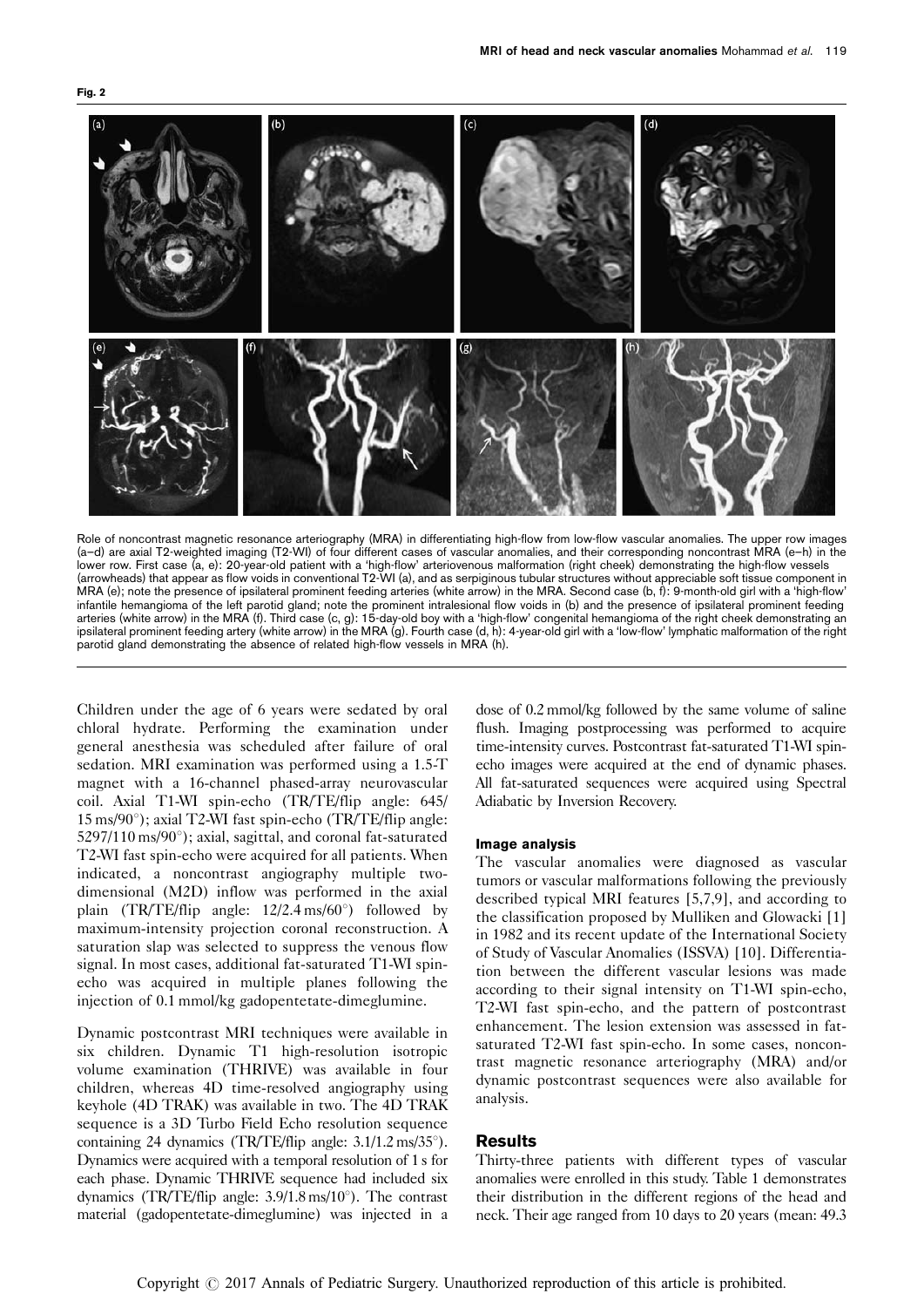



The upper row (a–c): MRI of a 7-month-old girl with infantile hemangioma (right cheek) showing isointense tumor parenchyma on T1 (a), hyperintense on T2 (b), and avid uniform enhancement on postcontrast fat-suppressed T2-weighted imaging (T1-WI) (c). The lower row (d–f): MRI of a 17-year-old patient with venous malformation (right mandibular region) showing hypointense signal on T1 (d), hyperintense on T2 (e), and patchy nonuniform enhancement on postcontrast fat-suppressed T1-WI (f).

months). MRI confirmed the clinical diagnosis in equivocal cases, and provided proper determination of lesion extension and/or associated intracranial anomalies [\(Fig. 1](#page-2-0)). The study included ten cases of vascular tumors (hemangioma), whereas the remaining 23 cases had the diagnosis of vascular malformations (one patient with arteriovenous malformation, one with capillary malformation, seven with venous, nine with macrocystic lymphatic, and five with microcystic lymphatic malformations). Arteriovenous malformation was demonstrated in one case as serpiginous high-flow vessels without appreciable soft tissue parenchyma [\(Fig. 2a and e](#page-3-0)). Another case with left facial 'port wine' capillary malformation was found to have associating intracranial abnormalities as a part of Sturge–Weber syndrome ([Fig. 1a and b\)](#page-2-0).

In our study group, cases of vascular tumors were either infantile hemangioma (seven cases) or congenital hemangioma (three cases). Conventional noncontrast MRI typically showed a well-localized soft tissue mass exhibiting isointense signal on T1-WI, hyperintense signal on T2-WI, with characteristic prominent equatorial flow voids [\(Figs 2b, c and 3a, b\)](#page-3-0). Noncontrast MRA further increased the diagnostic confidence by demonstrating the high-flow feeding and intralesional vessels [\(Fig. 2](#page-3-0)). Postcontrast sequences (available in seven cases) showed the typical avid uniform enhancement (Fig. 3c). Postcontrast dynamic THRIVE was performed in one child and revealed arterial phase enhancement. Segmental facial

infantile hemangioma appeared as cutaneous thickening in one patient who had associating intracranial abnormalities as a part of the Posterior fossa brain malformation, Hemangioma, Arterial lesions, Cardiac and Eye abnormalities (PHACE) syndrome ([Fig. 1c and d\)](#page-2-0).

Venous malformations (seven cases) appeared either as a localized lobulated mass (five cases) or a diffuse transpatial lesion (two cases). Postcontrast MRI sequences are usually needed for proper characterization of the vascular nature of the lesion (Fig. 3d–f). Gradual enhancement in the venous and delayed phases can be demonstrated by applying the more recent dynamic postcontrast MRI techniques (available in five cases) [\(Fig. 4](#page-5-0)). The presence of phleboliths was reported to be pathognomonic [\(Fig. 5a and b](#page-5-0)) [\[9](#page-8-0)], whereas fluid levels may confuse with macrocystic lymphatic malformation [\(Fig. 5c](#page-5-0)).

Fourteen cases of lymphatic malformation were included in the study (nine macrocystic and five microcystic) ([Table 1](#page-1-0)). Typically, macrocystic lymphatic malformation appeared as well-defined multiloculated cystic mass exhibiting hypointense signal on T1-WI spin-echo, and hyperintense signal on T2-WI fast spin-echo ([Fig. 6a–c\)](#page-6-0). However, some of the locules exhibited the reverse (hyperintense signal on T1-WI spin-echo, or hypointense signal on T2-WI fast spin-echo) likely because of intracystic hemorrhage and/or high protein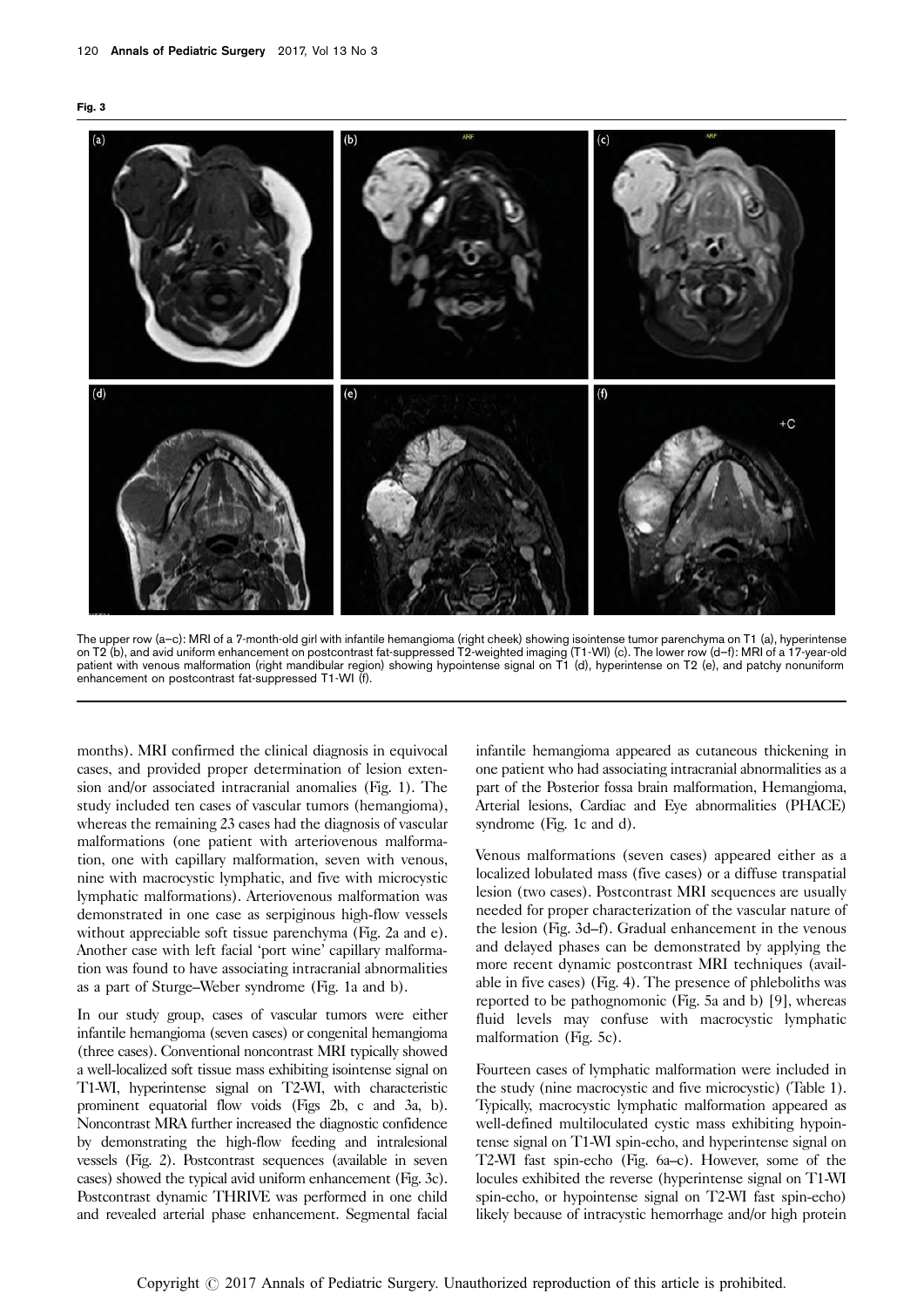<span id="page-5-0"></span>



Six-month-old girl with a lump in the right cheek confirmed by MRI to be venous malformation. The lesion (arrow) is demonstrating hypointense signal on T1 (a), hyperintense on T2 (b), and a 'more or less' uniform enhancement on postcontrast T2-weighted imaging (T1-WI) (c) that might be confused with hemangioma. (d) Sagittal maximum-intensity projection four-dimensional time-resolved angiography using keyhole reveals absence of early enhancement in the arterial phase, with gradual enhancement during the venous phase of the study, confirming its venous nature.

## Fig. 5



MRI of a 6-month-old girl with venous malformation (right intramasseter) showing hypointense signal on T1 (a), hyperintense on T2 (b), and postcontrast enhancement on fat-suppressed T1-weighted imaging (c). Note the presence of phleboliths (short arrow) and a fluid level (long arrow), which indicates stasis of the blood within the venous channels.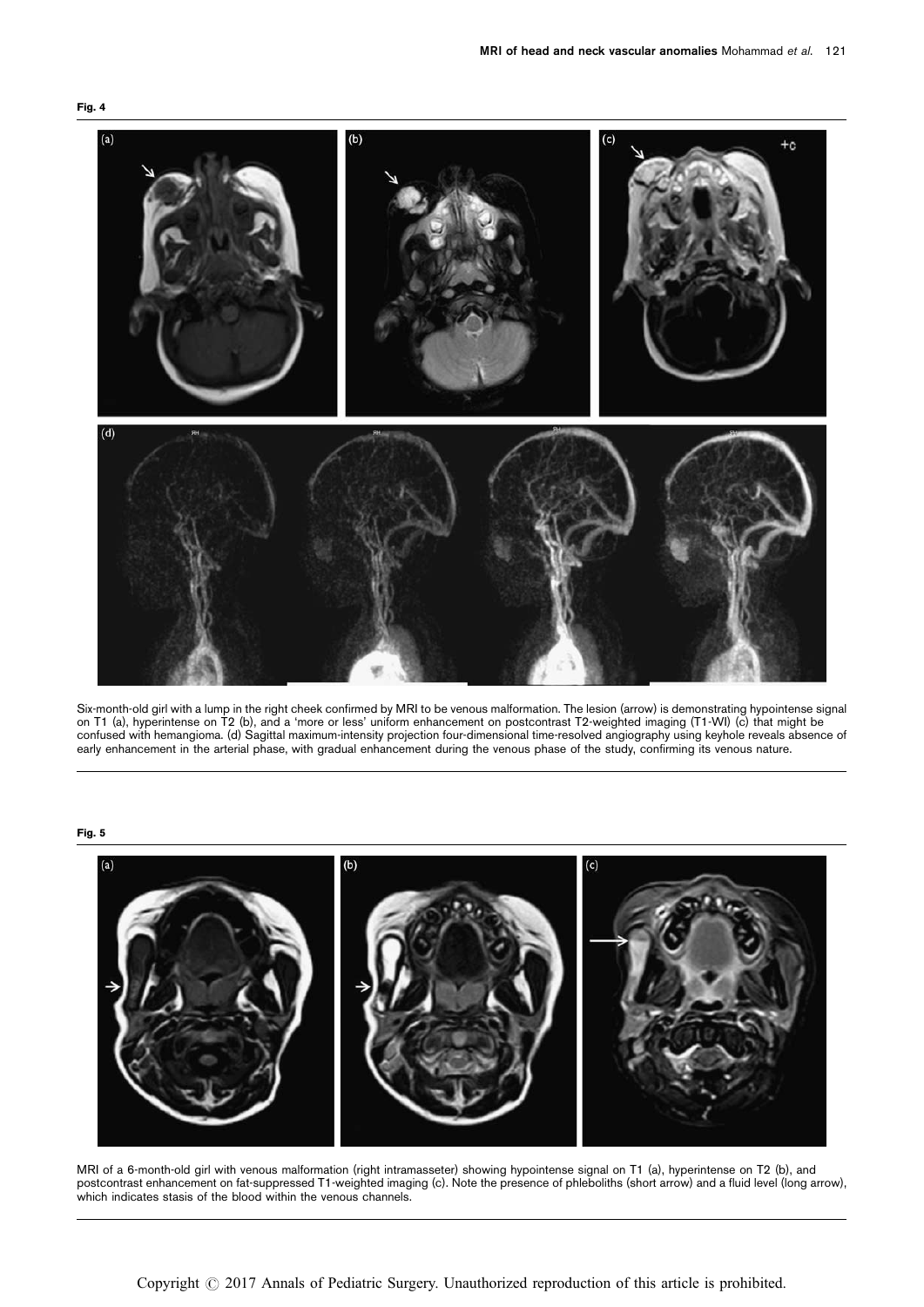<span id="page-6-0"></span>



The upper row (a-c): MRI of a 2-month-old boy with macrocystic lymphatic malformation (neck) showing hypointense signal on T1 (a), hyperintense on T2 (b), and characteristic marginal and septal enhancement on postcontrast T1 (c). The lower row (d–f): MRI of a 15-year-old girl with microcystic lymphatic malformation (left orbit) demonstrating the lesion as sheets of abnormal intensity (hypointense on T1 and hyperintense on T2), with absence of enhancement on postcontrast fat-suppressed T1 (f).

content [\(Fig. 7](#page-7-0)). Characteristically, macrocystic lymphatic malformation showed marginal and septal contrast enhancement of the cystic spaces (Fig. 6c), in addition to fluid levels [\(Fig. 7](#page-7-0)). Microcystic lymphatic malformation appeared as diffuse sheets of abnormal signal with no appreciable contrast enhancement (Fig. 6d–f).

## **Discussion**

Despite the widely accepted classification system of vascular anomalies, the indiscriminate application of the term hemangioma to different vascular anomalies (ignoring their different pathophysiologies) has led to dissemination of faulty information to patients and clinicians, and has increased the confusion in diagnosing and treating these lesions. Understanding the clinicopathological and radiological differences between vascular tumors and vascular malformations is crucial in designing a suitable treatment plan [\[2](#page-8-0)].

Infantile hemangiomas are the most frequent vascular tumors, and are most often found in the head and neck. They have proliferative phase during early infancy (high-flow lesions), and then involute by fibrofatty replacement by adolescence. In contrast, congenital hemangiomas are less common, and are fully developed at birth. Hemangiomas can present as superficial dermal lesions when the diagnosis is easily made on clinical basis (with no need for further investigations). However,

the diagnosis of deeper hemangiomas with normal overlying skin can be challenging [\[4](#page-8-0)]. Among the head and neck regions, hemangiomas of the orbit and beard distribution are considered alarming hemangiomas that require imaging to define their deep extension (possible visual problems and airway compromise, respectively) [\[11](#page-8-0)]. Kaposiform hemangioendothelioma typically presents at birth (most often involves the trunk, extremities, and retroperitoneum), and extends across tissue planes [\[10](#page-8-0)]. It is categorized as borderline or locally aggressive tumor [\[10\]](#page-8-0).

Vascular malformations are usually apparent at birth and grow proportionally with the growth of the child. They are divided into high-flow (arteriovenous) and low-flow malformations (venous, lymphatic, and capillary). Arteriovenous malformations are less common but probably the most challenging to treat [\[5](#page-8-0)]. Venous malformations are more common with 40–60% of cases encountered in the head and neck region [\[12](#page-8-0)], whereas 74% of lymphatic malformations are located in the neck [\[12\]](#page-8-0). Vascular malformations can be focal or infiltrative (extending through tissue planes). They are usually diagnosed clinically. Imaging is reserved for atypical cases and to define the deep extension of the lesion before surgery or imaging-guided intervention.

Segmental facial vascular anomalies can be an indicator of one of the two famous neurocutaneous syndromes: Sturge–Weber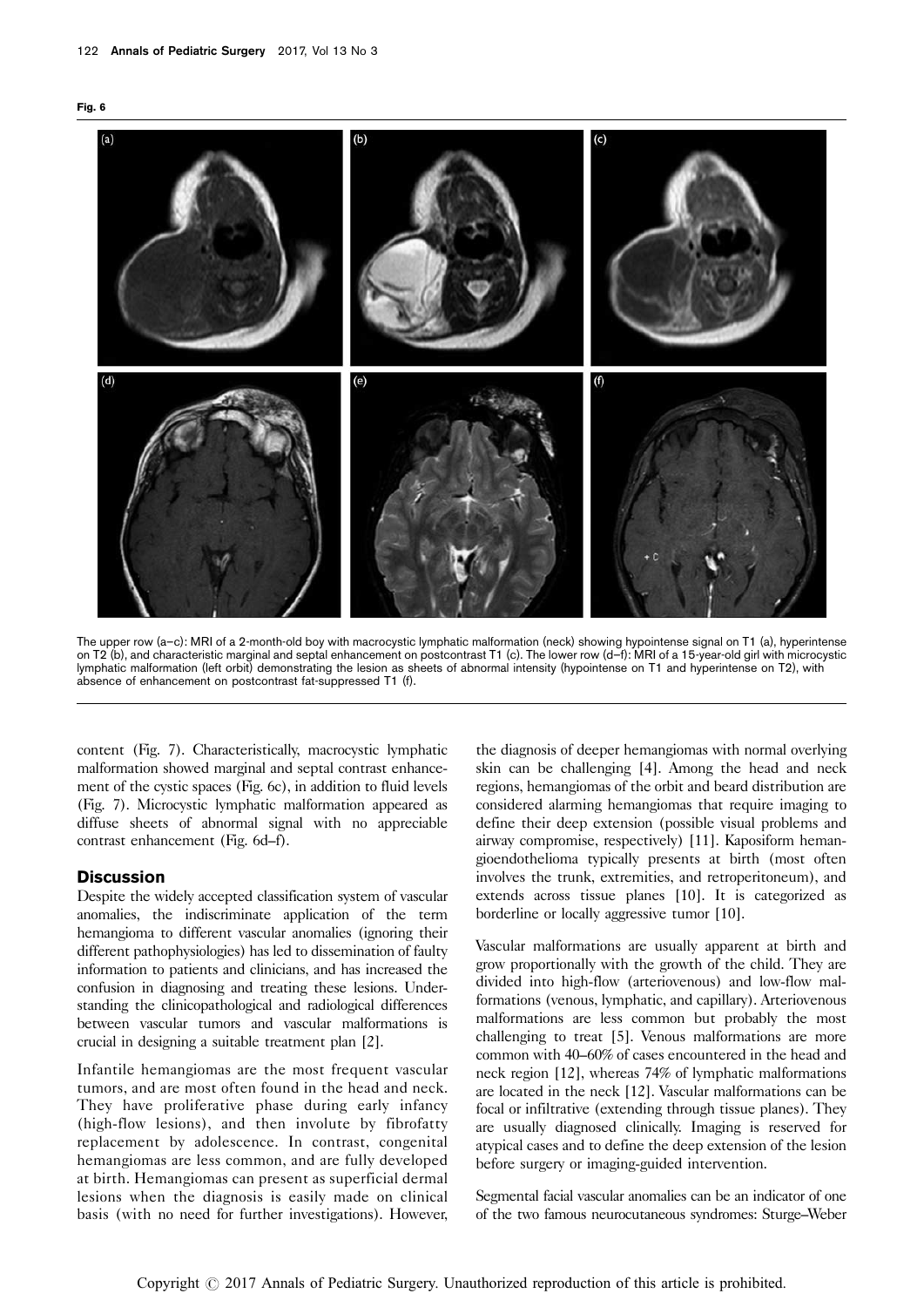<span id="page-7-0"></span>



The upper row (a–c): MRI of a 5-month-old boy with macrocystic lymphatic malformation (neck) showing 'atypical' predominant hyperintense signal on T1 (a), hyperintense signal on T2 (b), and postcontrast marginal enhancement (c); note the presence of characteristic fluid level. The lower row (d–f): MRI of a 5-year-old girl with macrocystic lymphatic malformation (right orbit) showing hypointense signal on T1 (d), 'atypical' predominant hypointense signal on T2 (e), and postcontrast marginal enhancement (f). The presence of atypical MRI intensity in cases of lymphatic malformations can be attributed to the presence of intracystic hemorrhage or high protein content of the intracystic fluid.

and PHACE syndromes. MRI is the modality of choice to detect the associating intracranial abnormalities. Sturge–Weber syndrome is characterized by facial capillary malformation in the distribution of ophthalmic branch of the trigeminal nerve in association with leptomeningeal angiomatosis and choroidal angioma [\[13](#page-8-0)]. PHACE syndrome is a neurocutaneous syndrome of posterior fossa malformation, segmental hemangioma, coarctation of the aorta, cardiac, and eye abnormalities. The hallmark of PHACE syndrome is a large segmental hemangioma of trigeminal dermatome pattern [\[14](#page-8-0)].

MRI has been introduced as a superior modality for studying vascular anomalies, owing to its multiplanar capabilities, high soft tissue resolution, and absence of ionizing radiation. Apart from arteriovenous malformations, which appear as multiple serpiginous vessels with no considerable soft tissue component [\[5–7](#page-8-0)], most vascular tumors and malformations demonstrate soft tissue masses with similar hypointense signal on T1-WI and hyperintense signal on T2-WI. The extent of the lesion can be well demonstrated in the conventional MRI sequences (fat-saturated T2-WI); however, when the clinical diagnosis is equivocal, the pattern of postcontrast enhancement helps in the differentiation between different types of vascular anomalies. Macrocystic lymphatic

malformations have a characteristic marginal enhancement of the cystic spaces, whereas venous malformations typically demonstrate a patchy pattern of enhancement compared with the avid uniform enhancement of hemangiomas [\[9](#page-8-0)]. Minimal, if any, enhancement is seen in cases of microcystic lymphatic malformations. Contrast-enhanced sequences can be challenging in children because of difficulties in obtaining suitable intravenous access. Furthermore, contrast injection can be prohibited in certain situations, especially in neonates with immature kidneys or children with impaired renal function when the benefit of contrast injection does not outweigh the possible risk for nephrogenic systemic fibrosis. In addition, performing MRI examination without contrast injection reduces the cost and decreases the timing of examination, especially in children under sedation.

Noncontrast MRA can confirm the diagnosis of high-flow lesions (arteriovenous malformations and noninvoluted hemangiomas) by demonstrating their high-flow feeding and intralesional vessels. Inflow MR Technique is based on the enhancement of the moving blood with suppression of stationary tissues [\[15](#page-8-0)]. It can be applied as M2D or 3D acquisition. M2D MRA is well suited to cover a large track of a vessels, which makes it suitable for imaging the relatively straight carotid vessels [\[15\]](#page-8-0). Moreover, it is performed with